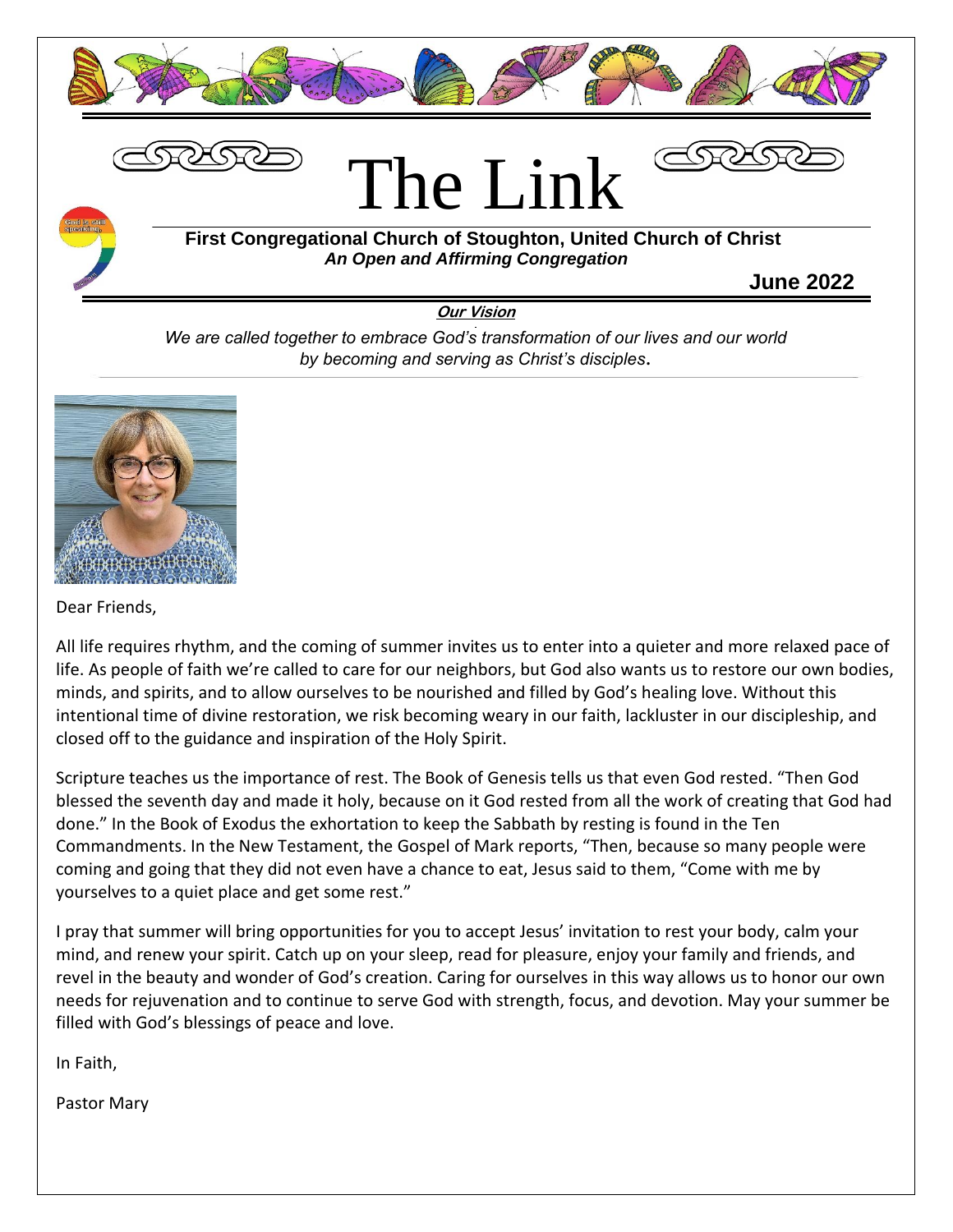

We thank **Ed Porter** for his continued faithfulness in attending to the many needs of our church building, and **John Baglole** for preparing the sanctuary for worship each Sunday and maintaining the church computer system. We also thank **Janet Clough** for reorganizing our historical files. Thanks also go out to **Caroline** and **Chris Cesario** and **Anita** and **Steve Keenan** for their support and assistance during this year's Confirmation classes. We are very blessed!



### Baptisms:

Ava Ruth Moczula and Rose Claire Moczula, daughters of Caitlin and Andrew Moczula, were baptized by Pastor Mary (their grandmother) on May 21.

Deaths:

Patricia Yanuskiewicz, whose memorial service was led by Pastor Mary at Evergreen Cemetery on May 5. Douglas Hadley, whose funeral service was led by Pastor Mary at Farley Funeral Home on May 6.



Articles for the **September** *LINK* will be due by **August 17.** Contact the church office with any changes or additions to the church calendar.



### **Confirmation Sunday**

We are delighted that **Drew Cesario** and **Preston Keenan** have successfully completed the Confirmation program and will be received as members of the church on **Sunday, June 5** during the Rite of Confirmation, which will take place during worship. Please keep these young men in your prayers as they continue to grow in their relationship to God and in their service to the world.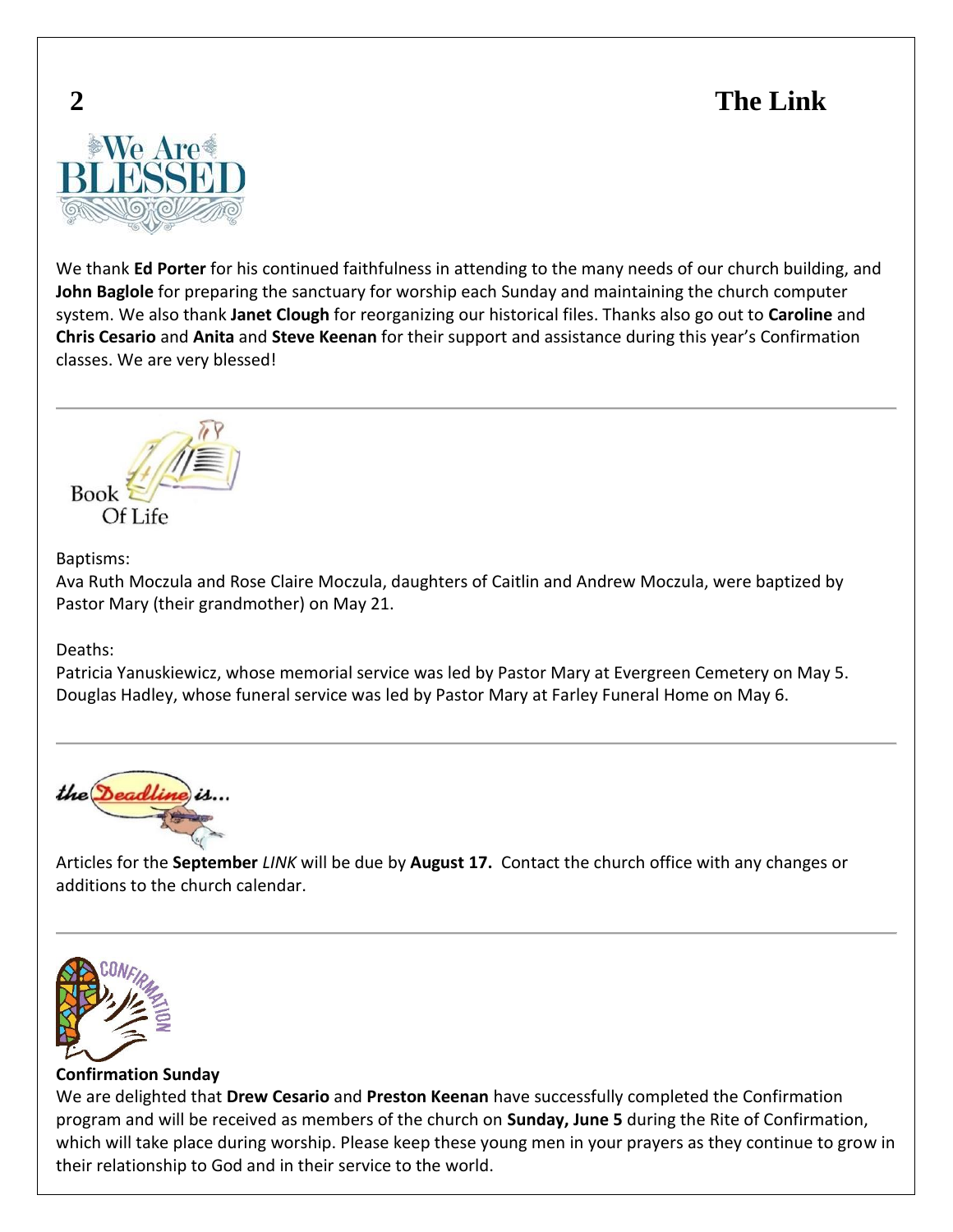## **July/August Worship Schedule**

With the approval of Church Council, we will meet for worship in our sanctuary only on **July 10** and **August 7.** Communion will be celebrated at both these services. We encourage you to worship at Christ Congregational Church in Brockton (1350 Pleasant Street) on the Sundays that we will not be gathering. They will be hosting a time of fellowship after the service on July 17, and we will host them in **Stoughton** on **August 7.**

"How good and pleasing it is when families live together as one…" Psalm 133:1 (Common English Bible)





**Sunday Worship at 10:00 AM**. We worship together each Sunday morning at 10:00 AM. Please pay careful attention to Pastor Mary's weekly emails and other church communications for any changes in Covid-19 health and safety protocols. If you do not get the weekly email, or have any questions or concerns, please contact the church office at [office@uccstoughton.org](mailto:office@uccstoughton.org) | 781-344-2371.

### **June/July/August Worship Schedule**

*All services will be held in the church sanctuary unless otherwise noted. All services will be live streamed on Zoom Please follow all current Covid safety protocols while in the building*.

- **June 5** (10:00 am): **Pentecost, Confirmation, and Communion Sunday**. Pastor Mary is leading worship.
- **June 12** (10:00 am): Pastor Mary is leading worship. Congregational meeting after the service.
- **June 19** (10:00 am): Pastor Mary is leading worship.
- **June 26**: Pastor Mary's scheduled Sunday off. We invite you to worship at a local church.
- **July 10** (10:00 am): **Communion Sunday**. Pastor Mary is leading worship.
- **July 17**: We are invited to worship at **Christ Congregational Church in Brockton** and enjoy an ice cream social.
- **Aug 7** (10:00 am): **Communion Sunday**. Pastor Mary leading worship. Members of Christ Congregational Church have been invited to join us.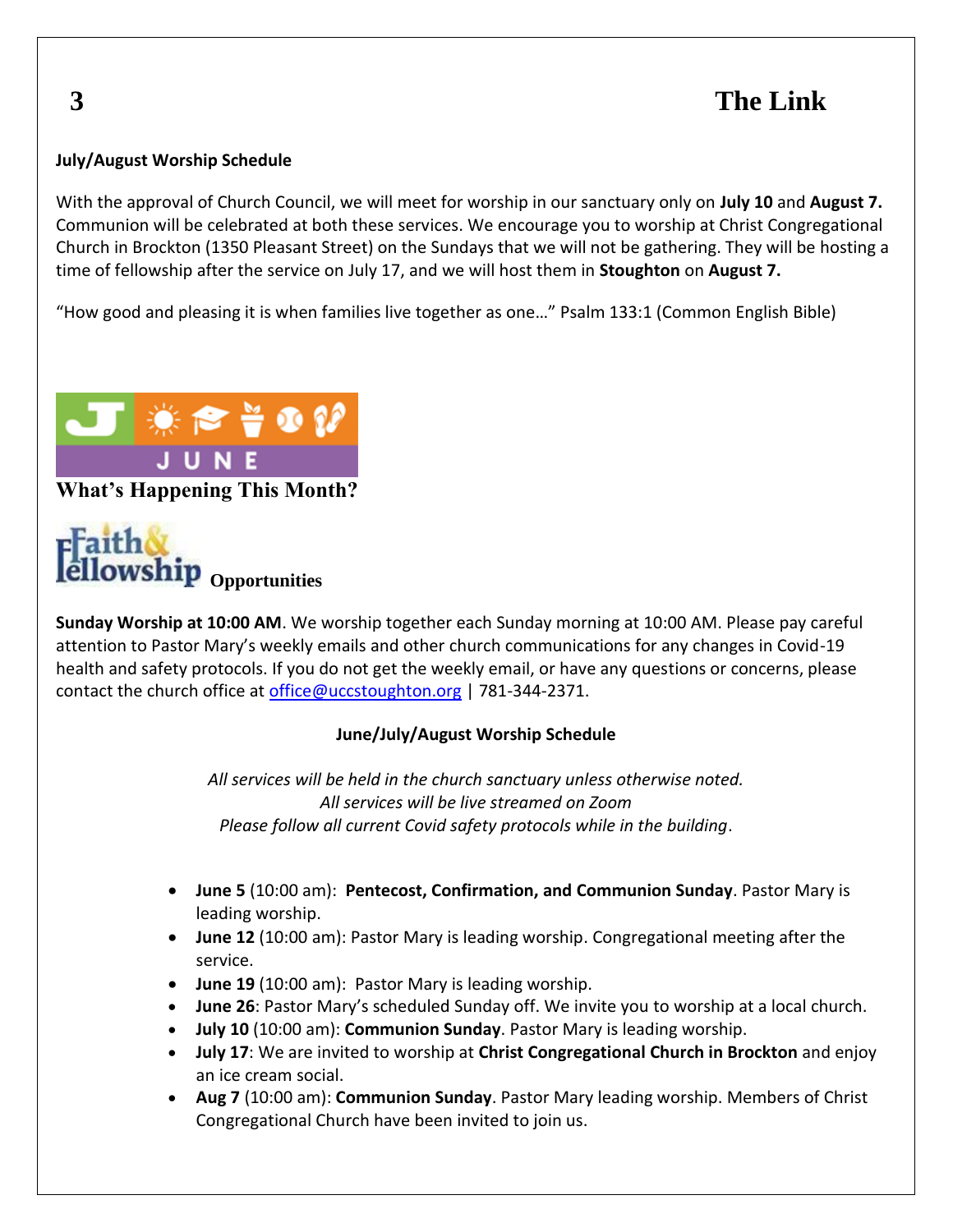**Wednesday Prayer Service: Pastor Mary** leads a brief 30-minute prayer service by way of a conference call each Wednesday morning at 10:00 AM. Dial 1-253-215-8782 and when prompted, enter the Meeting ID 862 2469 5175. There will be a scripture reading and time for the sharing of our prayer concerns. This weekly gathering is open to all, so if you have a friend who might find this opportunity to connect helpful. Please share the information.

**UCC Stoughton Prayer** is a private Facebook group where you can safely share your prayer requests, pray for others in our community, or just vent. No one sees the posts except group members. If you have a Facebook account and would like to join the group let **Pastor Mary** know.

**Church Council** meets on the **2nd Monday of each month** at 7:00 pm via Zoom. These meetings are open to everyone, not just Council members. Contact **Pastor Mary** if you would like to attend via Zoom and she will send you the link to the meeting. If you prefer to attend by telephone, call 1-253-215-8782 and enter Meeting ID 837 8927 2962.

Remember to check our [Facebook page](https://www.facebook.com/FirstCongregationalChurchofStoughton/) and church website [\(http://www.uccstoughton.org/\)](http://www.uccstoughton.org/).



**Opportunities to Serve**

- **Jun 15 (Wed) Mainspring House**: This is this next date we are scheduled to provide dinner for Brockton's homeless shelter. If you can make a casserole or give a monetary donation to defray the cost of salad and dessert, please contact **Anita Keenan** or leave a message at the church office (781- 344-2371). Casseroles must be delivered to the church by **Sunday, June 12** and stored in the downstairs freezer. Contact Anita if you need a foil baking pan and recipe or to arrange to drop off your casserole.
- **Jul 30 (Sat) Outdoor Church of Cambridge**: We have been asked to serve at the Outdoor Church on Saturday afternoon, July 30, and would love your help to either make sandwiches that morning or travel into Cambridge to distribute them. Please let Pastor Mary know if you can help with this important outreach on July 30.
- **Prayer Shawl Ministry**: We encourage you all to continue to knit prayer shawls for those who need to feel God's loving care wrapped around them.



**Opportunities to** 

• **Food Pantry:** We collect non-perishable food items once a month on Communion Sunday for the Ilse Marks Food Pantry. Items can also be left in the Giving Corner in the church lobby at any time. Please be sure to check the expiration date!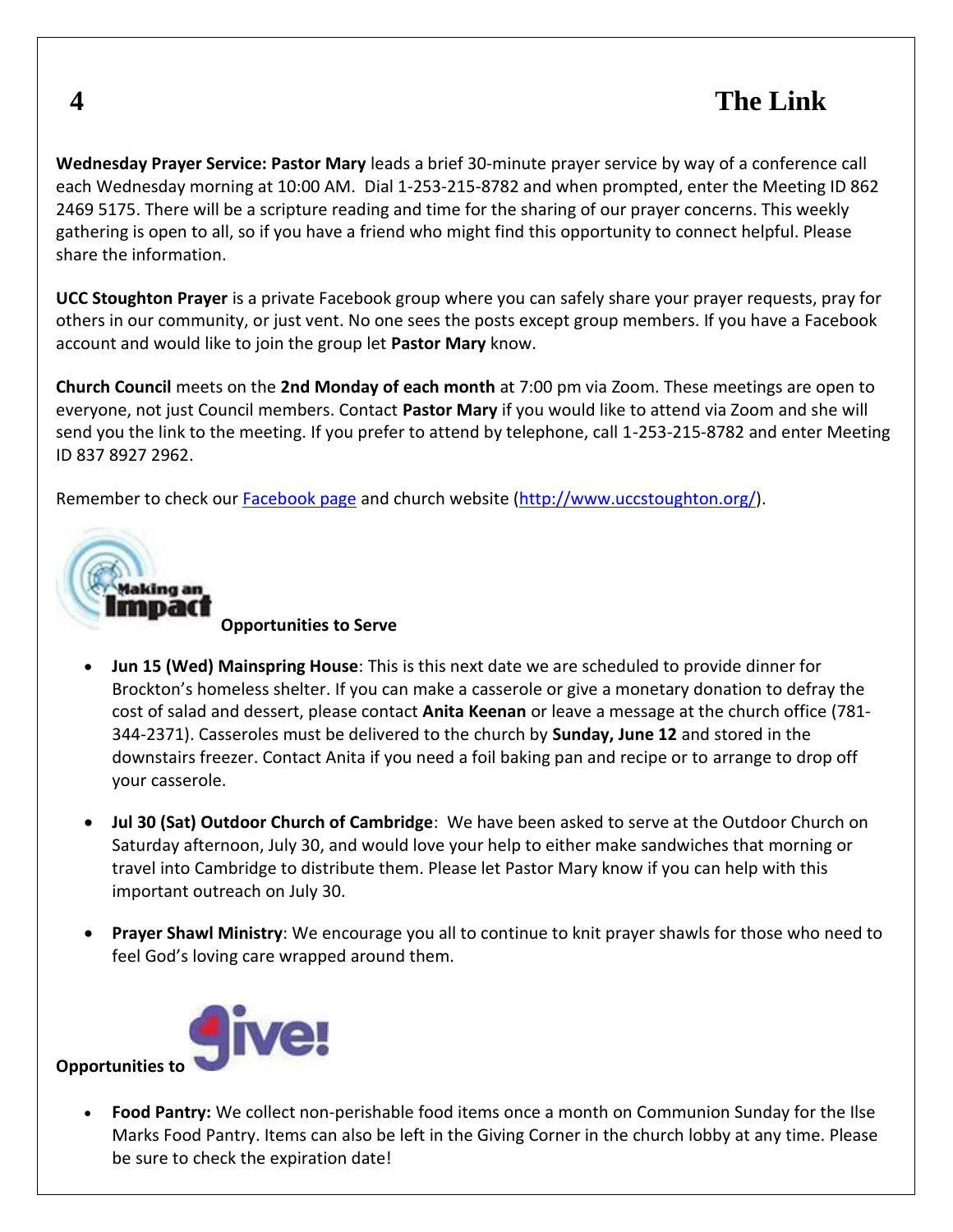- **Bottles and Cans:** Please donate your clean, redeemable bottles and cans from your holiday events and parties. They can be left in the drop-off container at the bottom of the stairs just before the church office. Monetary donations are also gratefully accepted, and the money collected is used for various church ministries and operational needs. Contact **Maurine Upton** for more information.
- **Needy Persons Fund**: Many in our community are in need during this pandemic. Our church maintains a Needy Persons fund through which we can offer assistance to such individuals. If you are able, please mail your donation to the church office at 76 Pierce Street, Stoughton noting Needy Persons Fund on your check. Through your generosity, we can help many people. *Thank you!* If you are experiencing difficult financial circumstances and could use some help through our Needy Persons' Fund, please speak to **Pastor Mary** in confidence.
- **Strengthen the Church Offering (Sunday, June 5) -** The Strengthen the Church (STC) Offering reflects the shared commitment of people across the United Church of Christ to cooperatively build up the UCC. Conferences and the national setting equally share the gifts given by members and friends through their local congregations. The funds raised support leadership development, new churches, youth ministry, and innovation in existing congregations. **By your generosity to this offering, you build up the Body of Christ.** As God calls our congregations to be the church in new ways, your generosity will plant new churches, awaken new ideas in existing churches and develop the spiritual life in our youth and young adults. We will receive the STC offerings throughout the month of June. You may also mail your offering to the church office and put Strengthen the Church on the memo line. Contributions can be made at any time [here.](https://support.ucc.org/ways-to-give/our-churchs-wider-mission/strengthen-the-church/strengthen-the-church-give)



Tuesday June 14



eteenth Sunday June 19



Tuesday June 21

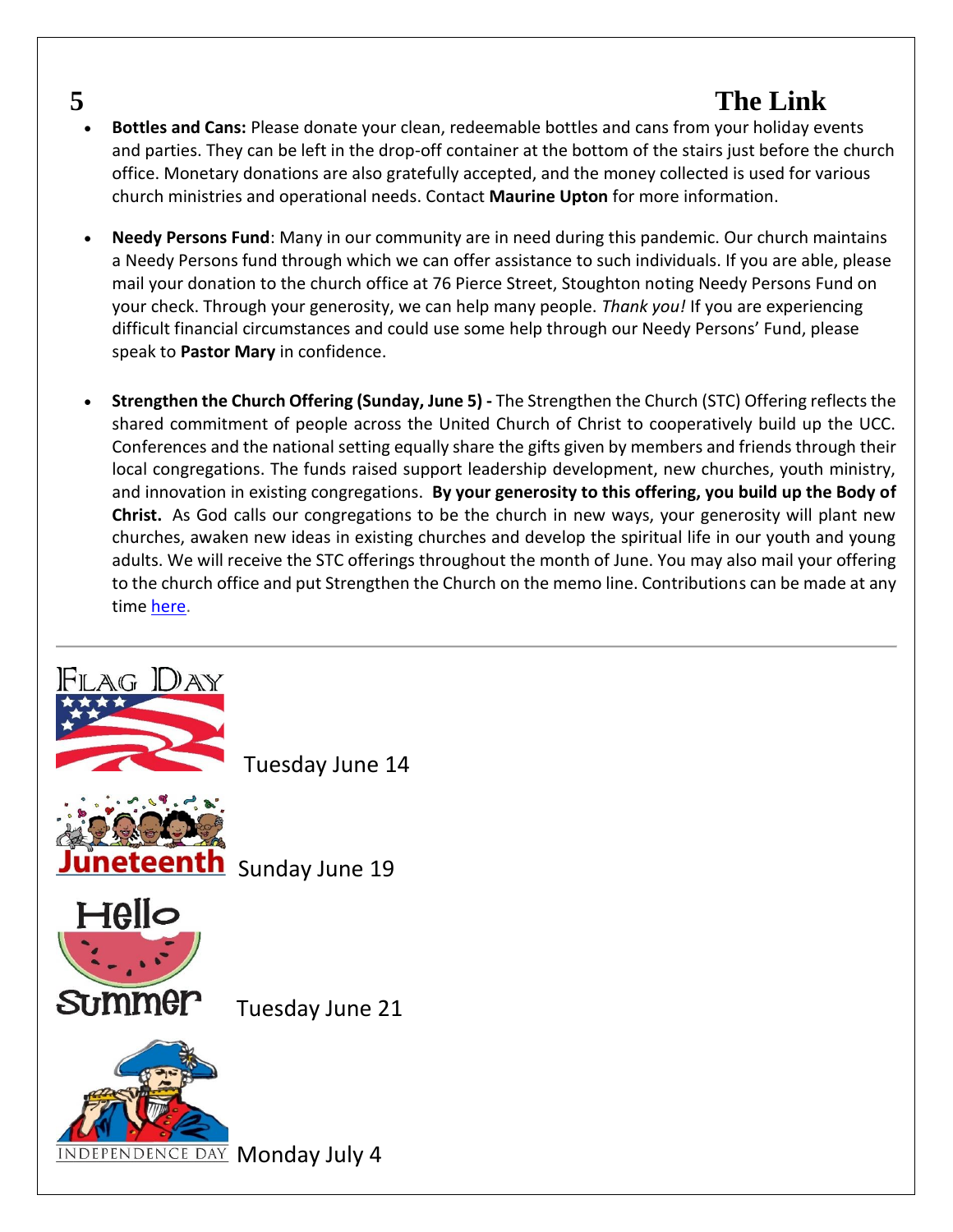

### **AT HOME, IN NURSING HOMES, AND ASSISTED LIVING FACILITIES** *For those who wish to send greetings, the following list is included:*

*Charles Bittner* Life Care Center, Room 121 546 South Street East Raynham, MA 02767

*Amanda Cushing* Willimansett Center East Room 308A 11 St. Anthony Street Chicopee, MA 01013

*Dorothy Dawe* The Arbors 2121 Central Street Apt 112 Stoughton, MA 02072

> *Judy Giannangelo* Care One at Randolph 49 Thomas Patten Dr Randolph, MA 02368

*Maizie John* 996 Canton Ave. Milton MA 02186

*Betty Lambert* West Acres Rehab and Nursing Center Room 311B 804 Pleasant Street Brockton, MA 02301

> *Ruth Scrivens* Copley At Stoughton 380 Sumner St Stoughton, MA 02072